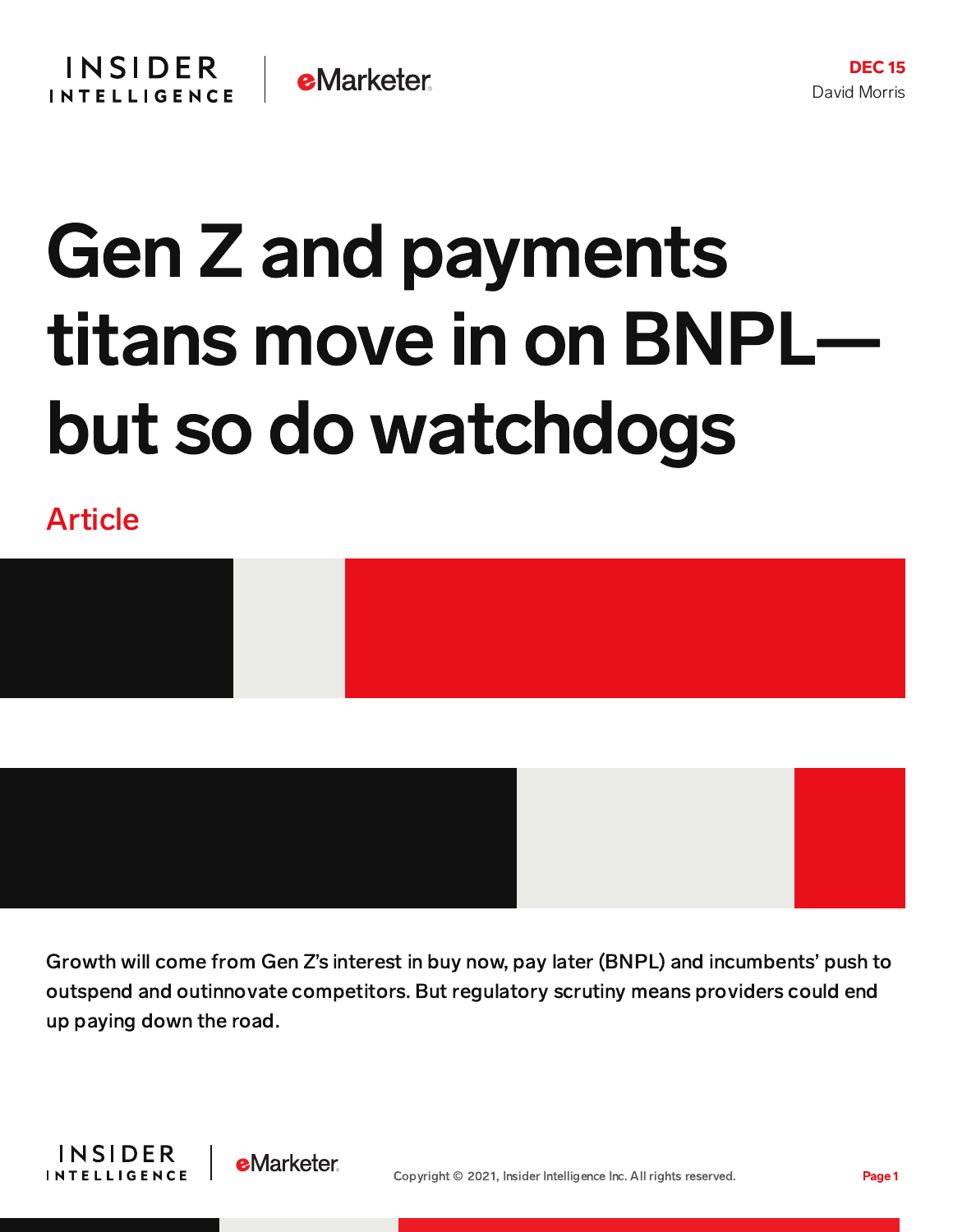## US Buv Now, Pav Later (BNPL) User Penetration. by Generation, 2018-2025 % of digital buvers in each group



INSIDER

**INTELLIGENCE** 

**e**Marketer

Th[e](https://forecasts-na1.emarketer.com/60c2c83d05a6460578e47d5c/60c3a904b7de1e0d10bc3a2c) BNPL wave will keep growing: Nearly one-third of US shoppers will use BNPL as a payment option in the coming year, per our forecast. Gen Z digital buyers are leading the charge, with 44.1% expected to use the technology in 2022. However, more than a third of millennial digital buyers and nearly a quarter of Gen Xers will also use BNPL credit options. While BNPL currently makes up around 1% of US retail ecommerce dollars—per our calculation based on BNPL estimates from consultancy Oliver Wyman and our ecommerce forecast—fast growth means merchants are noticing an opportunity to grab sales. Incumbents, meanwhile, see the fintech-dominated space as a threat to core offerings, such as credit cards; Chase will spend "whatever [it has] to spend" to counter this threat, according to CEO Jamie Dimon.

Many of the largest banks are already doubling down on their BNPL offerings: Look for more to follow their lead in 2022. Entrants will offer new features to help capture growth. Capital One's forthcoming launch could set off the tide. Application programming interface-(API-) and open banking-based services from major networks like Visa and Mastercard may also open the floodgates. Their simple implementation across wide networks helps increase BNPL acceptance. Meanwhile, neobanks, such as Upgrade and Revolut, are blending BNPL with digital money management tools, moving the needle on innovation.

Higher risk attracts scrutiny and threatens to slow growth. BNPL may attract those with poor credit as well as consumer-protection watchdogs. In what may be an attempt to